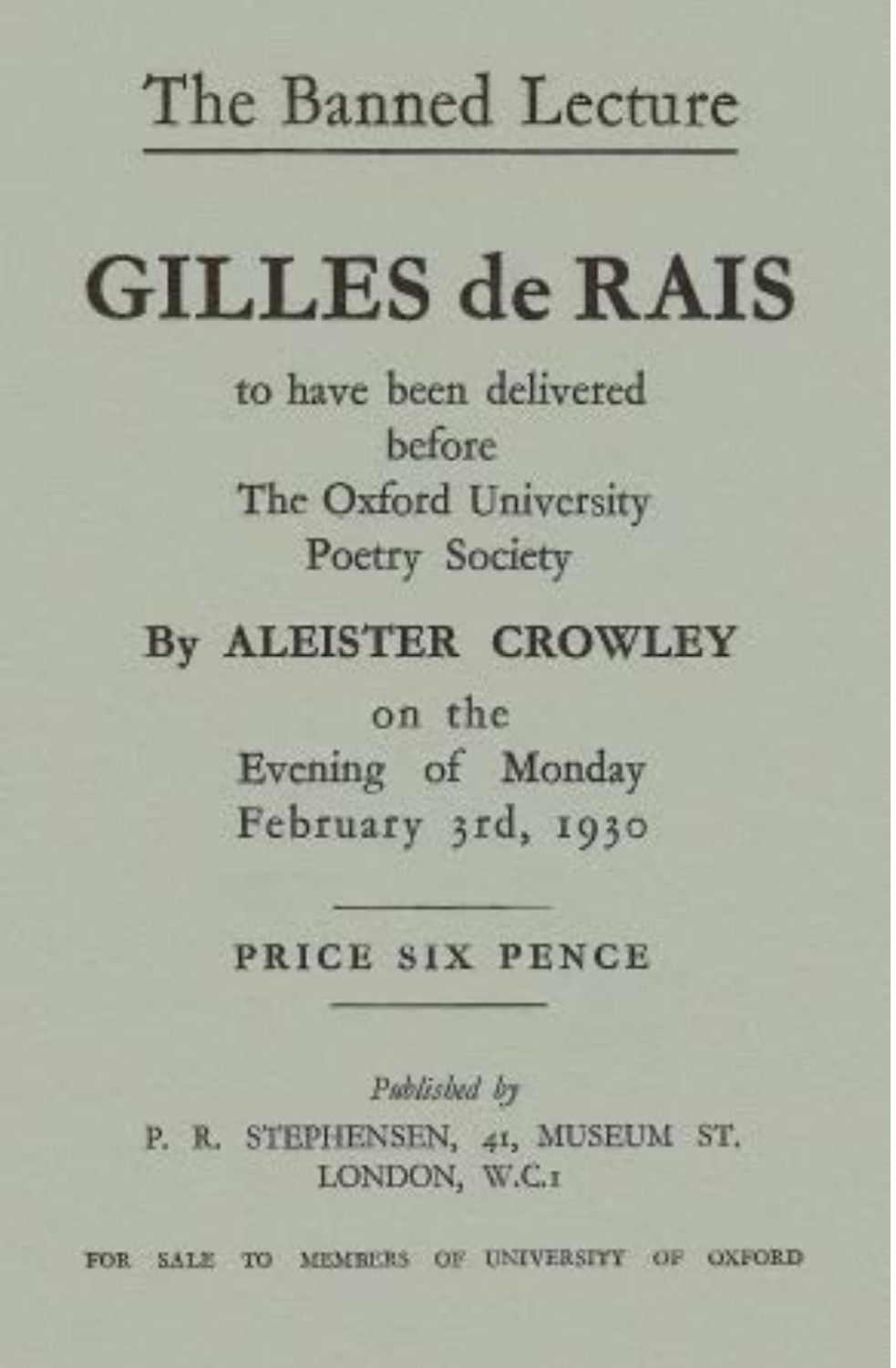**Text based on the first edition of** *The Banned Lecture* **published 3 February 1930.**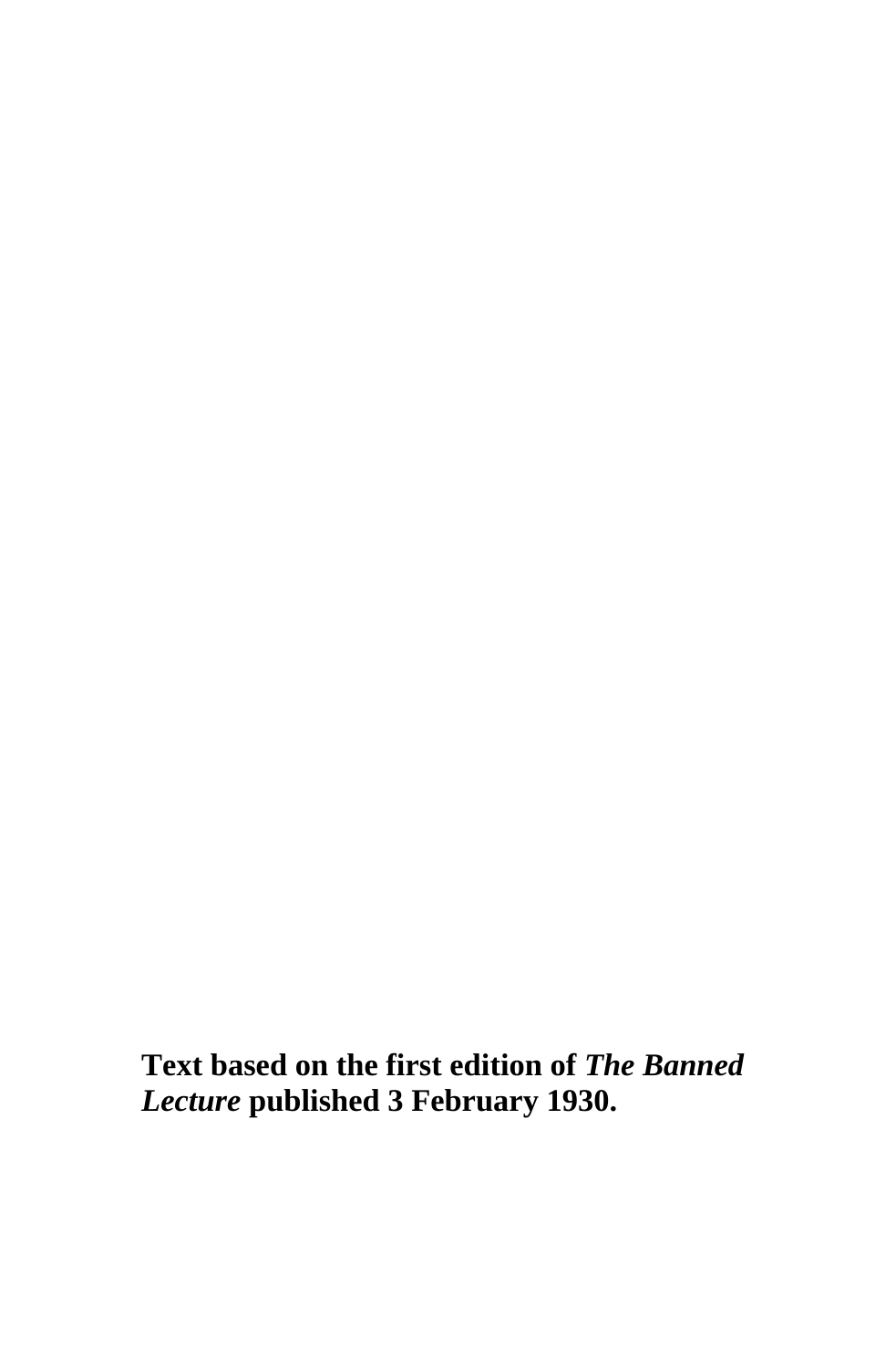#### FIRST FRIEND.

*Dost surmise What struck me at first blush; Our Beghards, Waldenses, Jeronimites, Hussites—does one show his head, Spout Heresynow*? *Not a priest in his senses Deigns answer mere speech, but piles faggots instead,* 

*Refines as by fire, and, him silenced, all's said.* 

*Whereas if in future I pen an opuscule Defing retort, as of old when rash tongues Were easy to tame—straight some knave of the Hussite School Prints answer forsooth*! *Stop invisible lungs*? *The barrel of blasphemy broached once, who brings*?

#### SECOND FRIEND.

*Does my sermon, next Easter, meet fitting acceptance*? *Each captions disputive boy has his quirk.*  "*An cuique credendum sit*? " *Well the Church kept*  "*ans*"

*In order till Fust set his engine at work*! *What trash will come flying from Jew, Moor and Turk.* 

*When, goosequill, thy reign o'er the world is abolished*? *Goose—ominous name*! *With a goose woe began*: *Quoth Huss—which means* "*goose*" *in his idiom unpolished—* 

"*Ye burn now a Goose: there succeeds mea Swan Ye shall find quench your fire*!"

*Fust.* 

*I forsee such a man.*  (*Browning.*)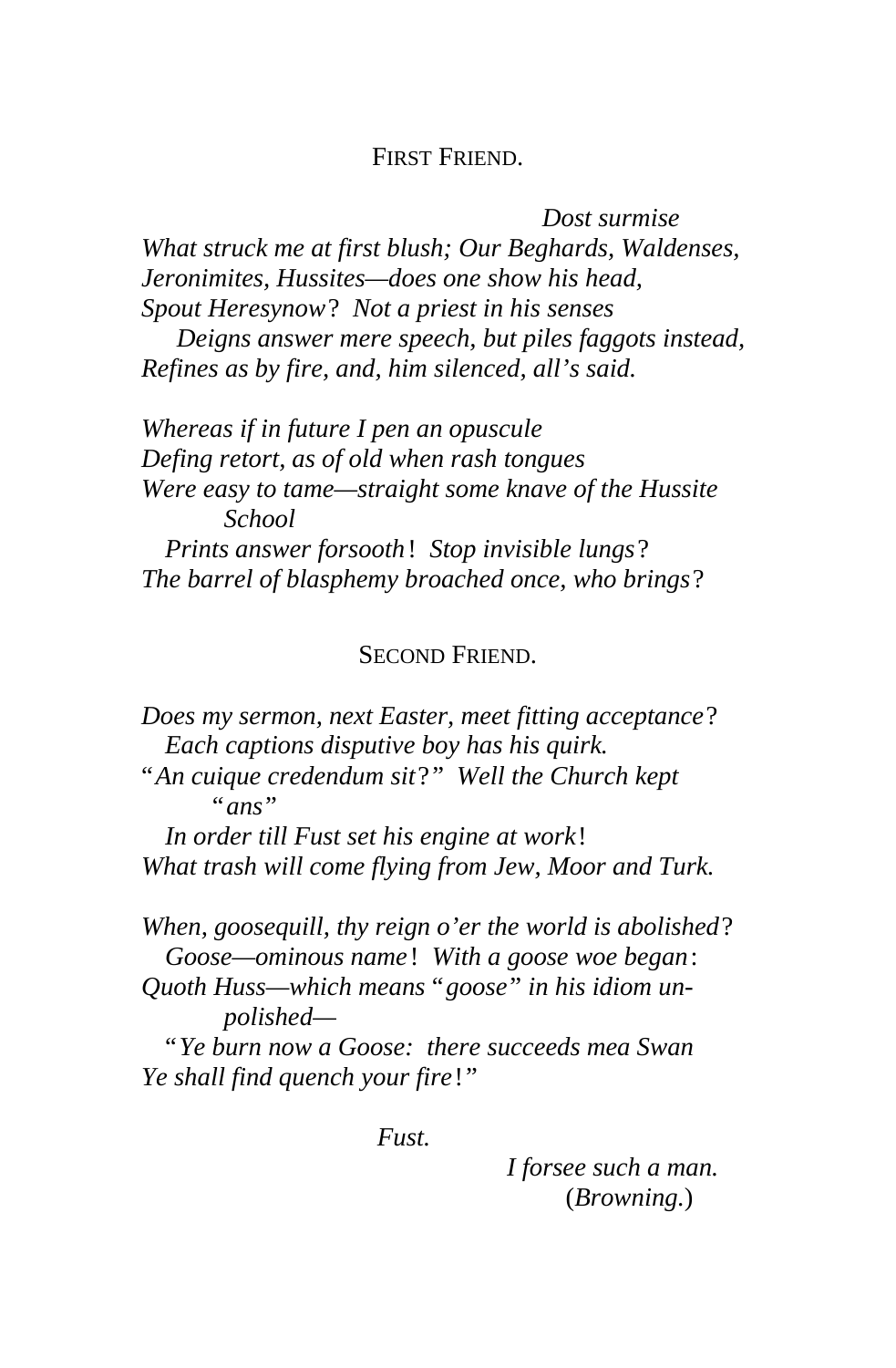### **GILLES DE RAIS**

Long ago when King Brahmadatta reigned in Benares, a gentleman whose Christian names were Thomas Henry—you may possibly have heard of him—he was no less a personage than the Grandfather of the great Aldous Huxley—once found himself threatened by a predicament similar to that in which I stand tonight. He had been asked to lecture a distinguished group of people.

What bothered him was this: what assumption was he to make about the existing knowledge of the audience? He adopted the sensible course of asking the advice of an old hand at the game; and was told "You must do one of two things. You may assume that they know everything, or that they know nothing." Thomas Henry thought it over, and decided that he would assume that they know nothing.

I think that merely shows how badly brought up he must have been; and explains how it was that he became a dirty little atheist, and repented on his death-bed, and died blaspheming.

No! No! that would be quite impossible bad manners. I shall assume that you know everything about Gilles de Rais; and that being the case, it would evidently be impertinent for me to tell you anything about him. So that we can consider the lecture at an end, and (after the usual vote of thanks) pass on immediately to the discussion, which I think ought to be more amusing, if scarcely as informative.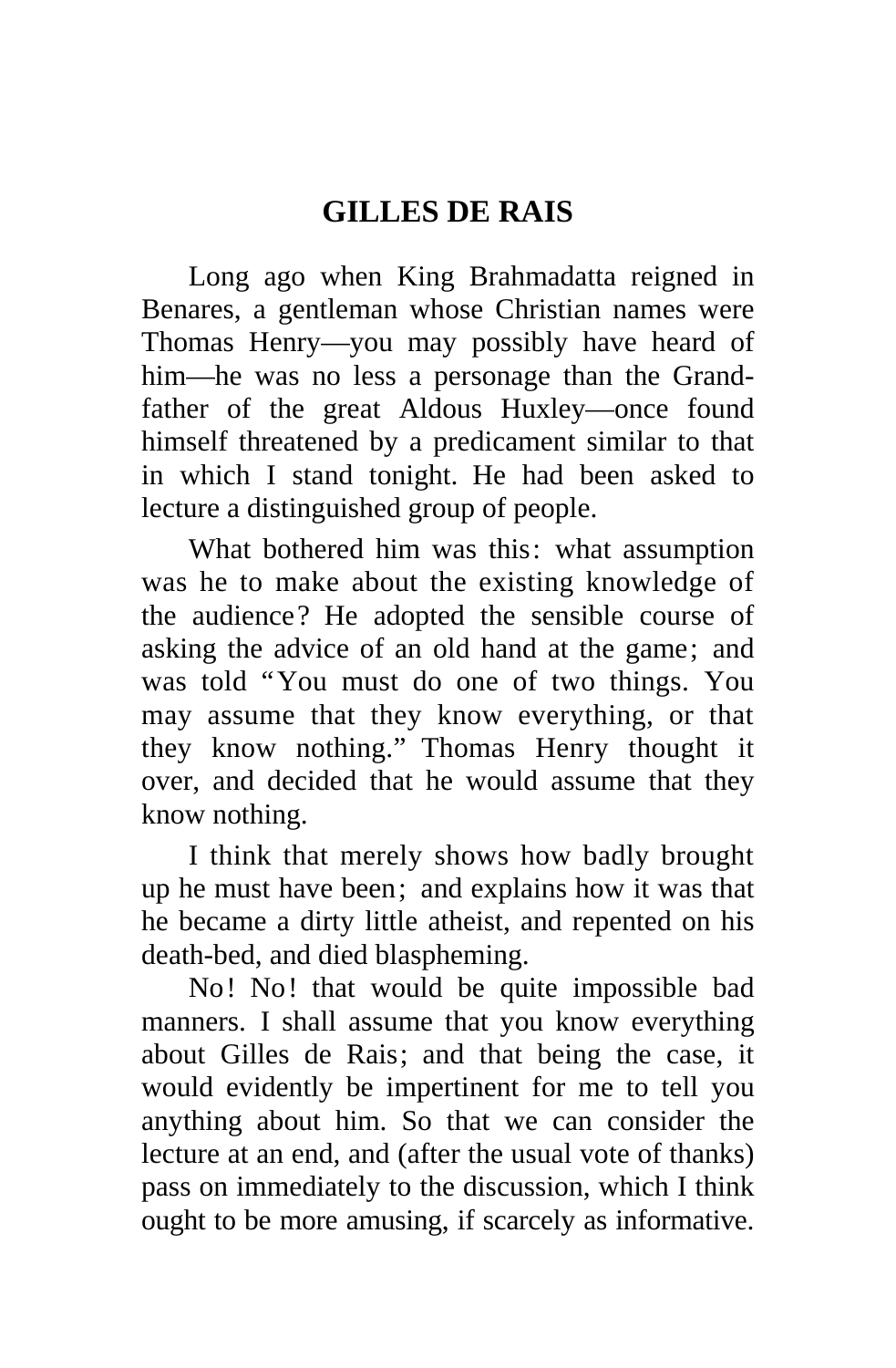It is rather an hard saying—however worthy of all acceptation in a university like Oxford, where, I understand, the besetting sin of the inmates is lecturing and being lectured, but discussions are always apt to turn out to be amusing, especially if conducted with blackthorns or shotguns, where as lecturing is merely an attempt, foredoomed to failure, to communicate knowledge which usually the lecturer does not possess.

I am sure that we all recognize that an attempt of this kind is impossible in nature. No! I am not proposing to inflict upon you my celebrated discourse on Scepticism of the Instrument of Mind. I am not even going to refer to the first and last lecture which I suffered at a dud university somewhere near Newmarket, in which the specimen of old red sandstone in the rostrum began by remarking that political economy was a very difficult subject to theorize upon because there were no reliable data. Never would I tell so sad a story on a Monday evening, with the idea of Tuesday already looming darkly in every melancholic mind. I should like to be just friendly and sensible, though it is perhaps too much to expect me to be cheerful.

The fact is that I am in a very depressed state. My attention was attracted by that little word "knowledge" of which we hear so much and see so little. I don't propose to inflict upon you the M.C.H., and demonstrate that the life and opinions of Gilles de Rais were inevitably determined by the price of onions in Hyderabad. But I do think that in approaching a historic question, we should be very careful to define what we mean—in our particular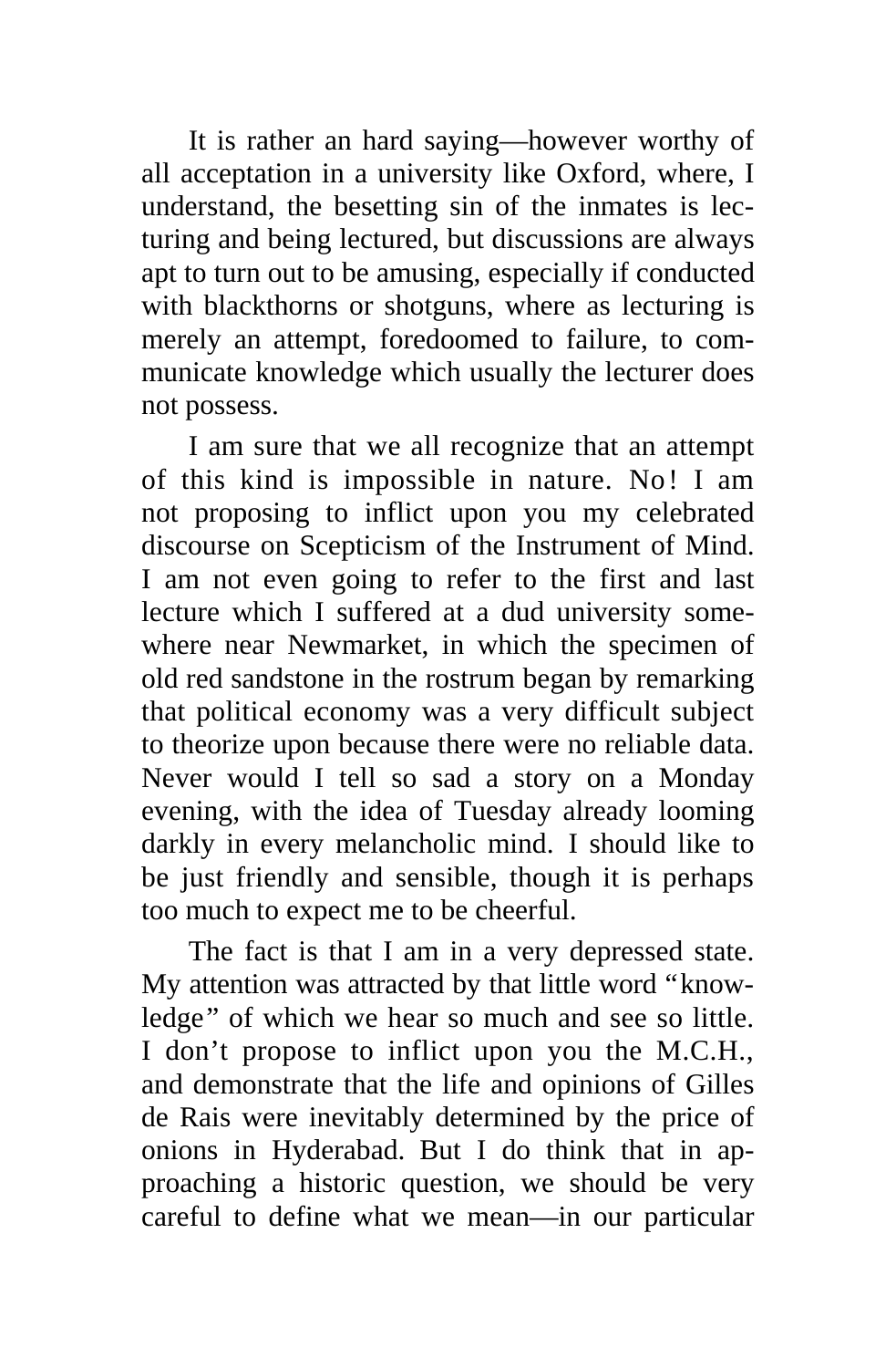universe of discourse—by the word "knowledge."

May I ask a question?

Does anyone here know the date of the battle of Waterloo?

*Pause.* (*Someone—I bet—tells me* "1815.")

Thank you very much. To be frank with you, I knew it myself. I did not require information on that particular point. What I asked was, whether anyone know the date. I felt that, if so, it would have created a sympathetic atmosphere.

But since we are talking about Waterloo, we may ask ourselves what, roughly speaking, is the extent of our knowledge?

I have heard plenty of theories about why Napoleon lost the battle. I have been told that he was already suffering from the disease which killed him. I have been told that he was outgeneralled by Wellington. I have been told that his army of conscripts was underfed and not properly drilled. I have also been told that the battle was won by the Belgians.

Now, all these things are merely matters of opinion. There may be a little truth in some of them. But we have practically no means of finding out exactly how much, even if our documentary support is valid to establish any of these theories. It is, also, almost impossible to estimate the causes of any given event, if only because those causes are infinite, and each one of them is to a certain extent an efficient determining cause.

Take a quite simple matter like the time of year. If it had been winter instead of summer, the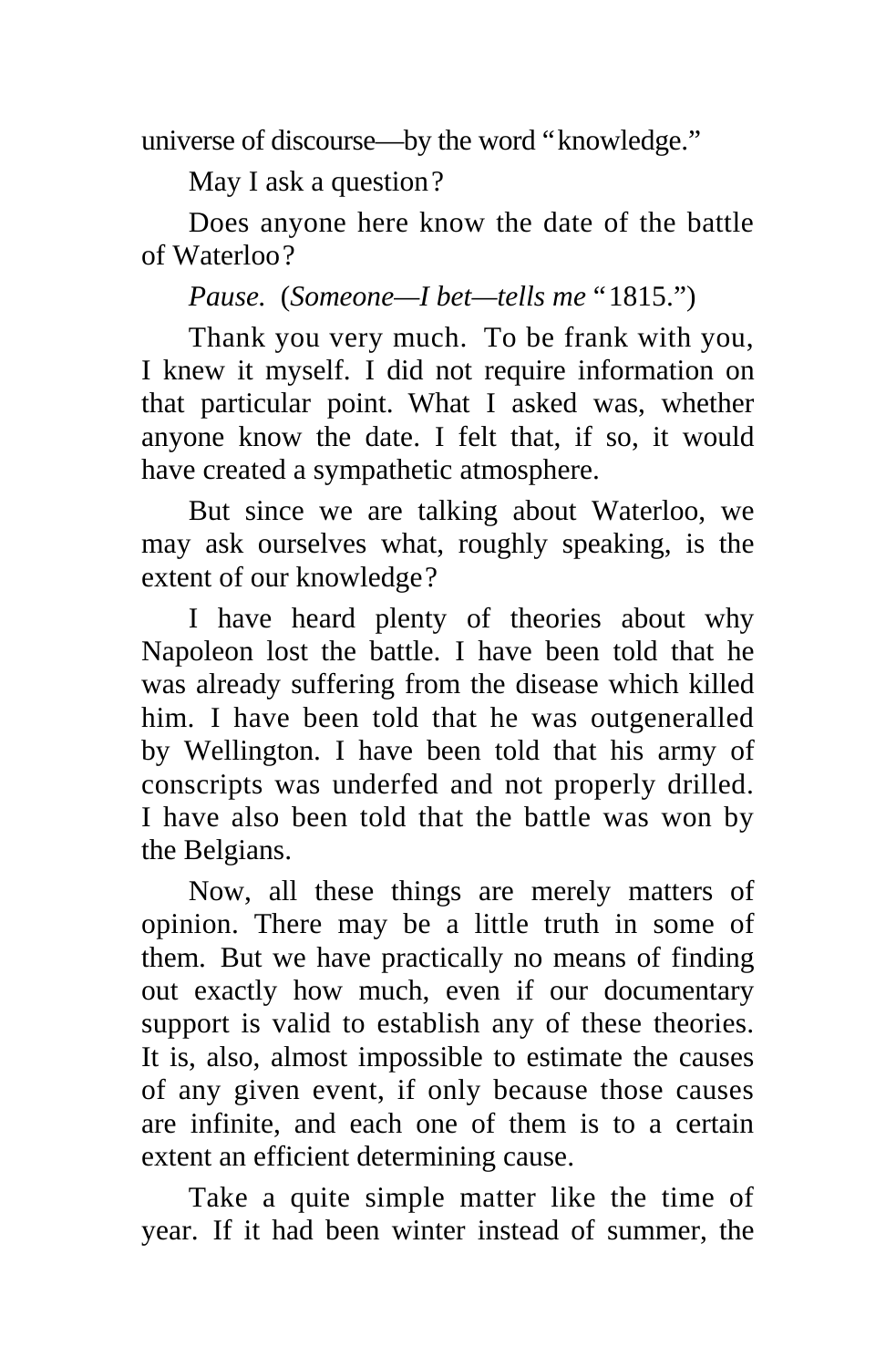hens would not have been laying and Hougomont and La Haye Sainte would not have been able to nourish the contending forces. But though it is profitable for the soul to contemplate the extent of what we don't know, it is in some ways more satisfying to our baser natures to consider what we do know in a reasonable sense of the word.

It is not disputable that the battle of Waterloo was fought and won. It is not disputable that it was the climax, or rather the denouement, of campaigns lasting over a number of years. And there is no reason for doubting that Napoleon was born in Corsica, that he entered the French army, and rose rapidly to power by a combination of military genius and political intrigue.

There is a vast body of indirect evidence which confirms these statements at every point. Taken as a whole, they would be totally inexplicable on any other hypothesis. But when we consider the character of Napoleon, we are at once involved in a mass of contradictions. Probably no one in history has been more discussed, and every writer gives a totally different account. Each seeks to buttress his opinion by incidents which we have no reason to suppose other than authentic, but seem incongruous. So far as we can get any truth out of the matter at all, it is that the character of Napoleon, like that of everybody who ever lived, was extremely complex. And the writers are more or less in the position of the Six Wise Men of Hindustan who were born blind and had to describe an elephant.

Spiritually fortified by these simple meditations, we may apply their fruits to the problem of Gilles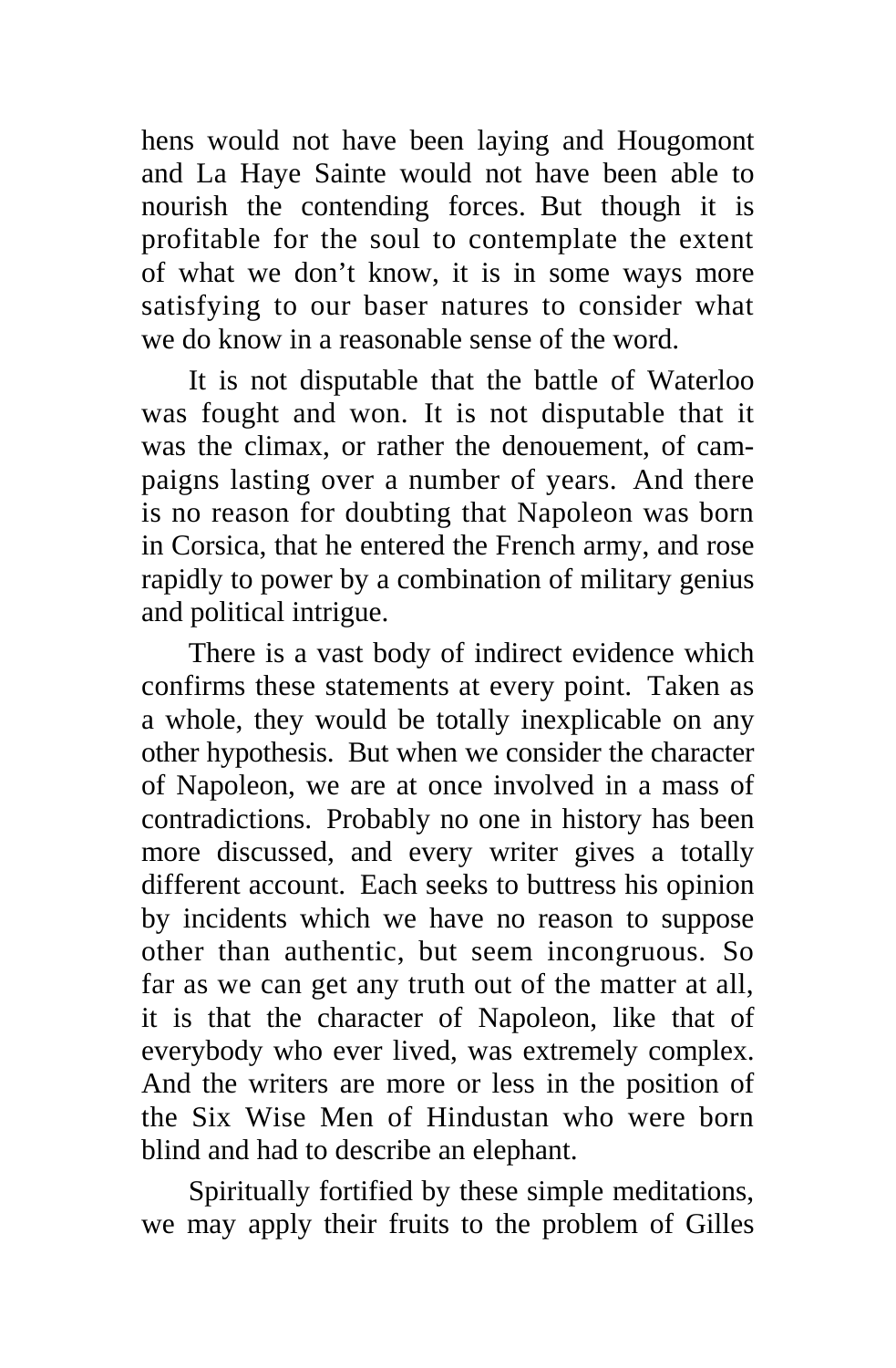de Rais, and ask ourselves what we really *know* about him as opposed to what we have *heard* about him.

We know that he was a gentleman of good family, because otherwise he could not have held the offices which he did hold. We know that he was a brave soldier, and a comrade of Joan of Arc. We know that he had a passion for science, for the basis of his reputation was that he frequented the society of learned men. We know finally that he was accused of the same crimes as Joan of Arc by the same people who accused her, and that he was condemned by them to the same penalty.

I do not think that I have left out any verifiable fact. I think that all the rest amounts to speculation. The real problem of Gilles de Rais amounts, accordingly, to this. Here we have a person who, in almost every respect, was the male equivalent of Joan of Arc. Both of them have gone down in history. But history is somewhat curious. I am still inclined to think that "there aint no sich animile." In the time of Shakespeare, Joan of Arc was accepted in England as a symbol for everything vile. He makes her out not only as a sorceress, but a charlatan and hypocrite; and on top of that a coward, a liar, and a common slut. I suspect that they began to whitewash her when they decided that she was a virgin, that is a sexually deranged, or at least incomplete, animal, but the idea has always got people going, as any student of religion knows. Anyway, her stock went up to the point of canonization. Gilles de Rais, on the other hand, is equally a household word for monstrous vices and crimes. So much so, that he is even confused with the fabulous figure of Blue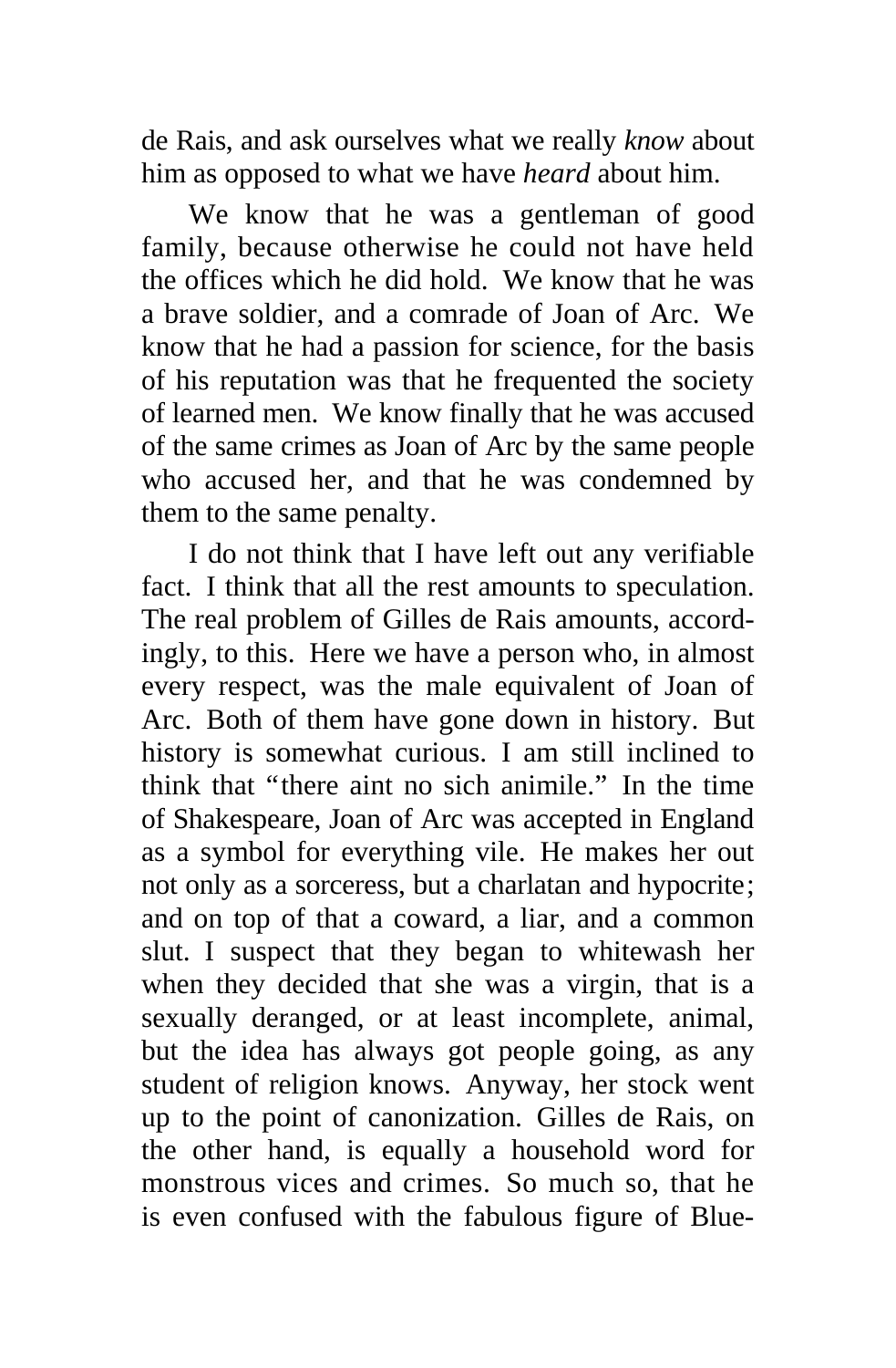qeard, of whom, even were he real, we know nothing much beyond that he reacted in the most manly way to the problem of domestic infelicity.

A moment's digression; in fact, the main point. What is the most precise and most atrocious charge that is made against him? That he sacrificed, in the course of Alchemical and magical experiments, a matter of 800 children? I submit that, *a priori*, this sounds a little improbable. Gilles de Rais was the lord of a district whose population could not have been very extensive, and even in that age of slavery, dirt, disease, debauchery, poverty and ignorance, which seems to Mr. G. K. Chesterton the one ideal state of society, it must have been a little difficult to carry out abductions and murders on such wholesale principles.

Whenever questions arise with regard to black magic or black masses, invocations of the devil, etc., etc., it must never be forgotten that these practices are strictly functions of Christianity. Where ignorant savages perform propitiatory rites, there and there only Christianity takes hold. But under the great systems of the civilised parts of the world, there is no trace of any such perversion in religious feeling. It is only the bloodthirsty and futile Jehovah who has achieved such monstrous births. Such upas-trees can only grow in the poisonous mire of fear and shame where thought has putrefied to Christianity.

There is thus no antecedent improbability that Gilles de Rais (or any other person of that place and period) was addicted to black magical practices, for they were all Catholics. The power of the Church was, at that time, absolute, and even research was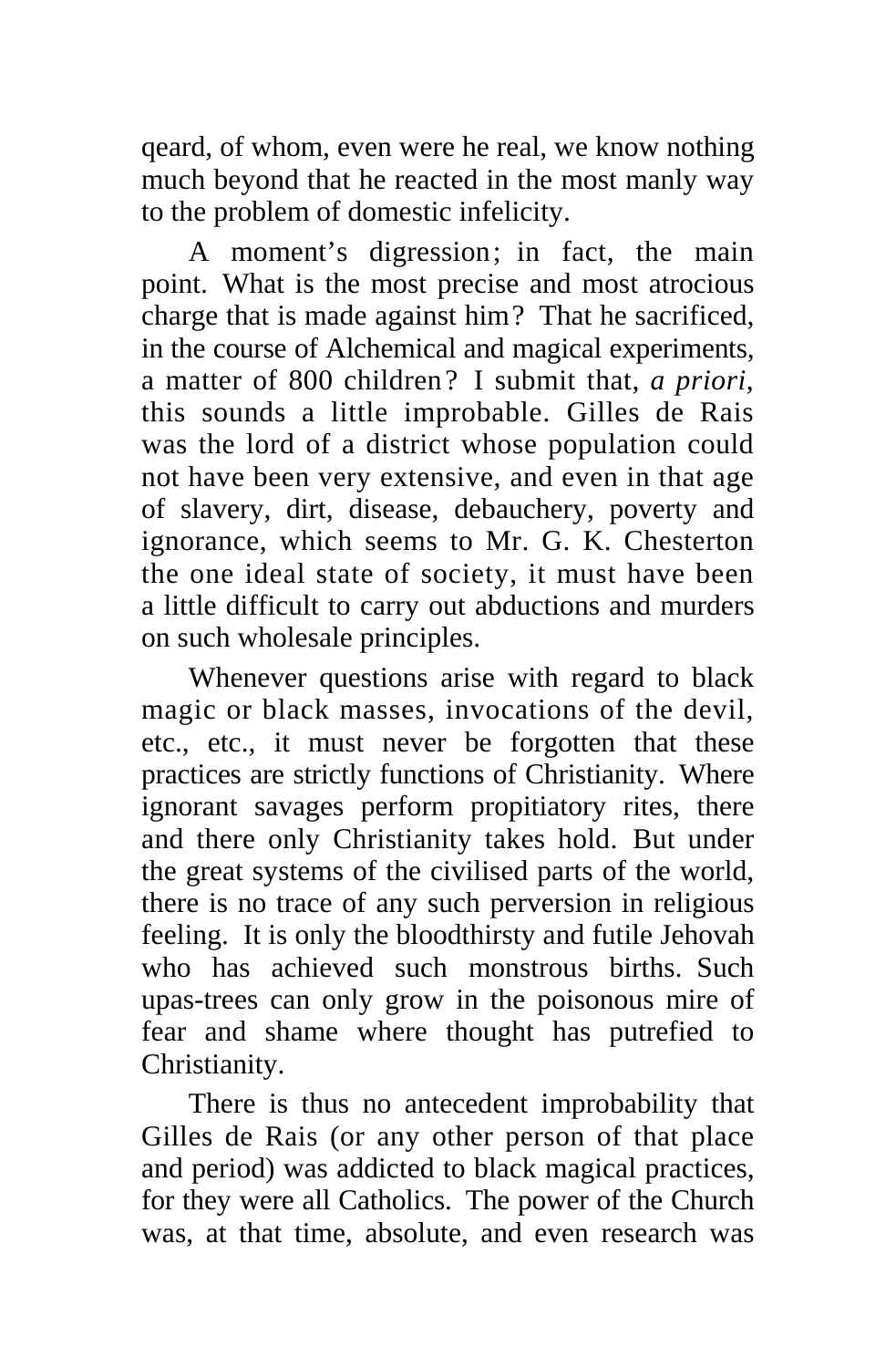limited by the arbitrary theology imposed upon the mind of everyone. The abomination was at its height. But its decline has been rapid. True, one hundred years later it was still possible for Queens to be bulldozed by Presbyterian pulpiteers, but the time was already predictable when their best was for undergraduates to be bluffed by homosexual ecclesiastics. I suppose it is all in the family.

While these profound thoughts were producing a hypochondriac obnubilation of my mental faculties, it suddenly occurred to me that after all, I had heard this story before. And I saw the connection.

In the pitch-dark ages, when Christianity held unchallenged sway over those portions of this globe which it had sufficiently corrupted, the pursuit of knowledge—knowledge of any kind—was justly estimated by the people in power as the one and only dangerous pursuit. Even so, as late as 300 years ago, it was not considered very gentlemanly to be able to read and write. I am not sure that it is.

In any case, it is a great error in education to teach these things. Grammar, we must never forget, appears in the word "Gramarye," beloved of Sir Walter Scott, and "grimoire," a black magical ritual—that is to say, any written document.

Precious little knowledge filtered through Christianity. It was against the interests of the Church, and in those times it was much easier to suppress people and ideas than it is now, though even to-day we find priests—at least in Oxford—who appear not to have heard of a certain recent invention by a notorious Magician inspired by the Devil—the Printing Press.

But they feared. So those who pursued know-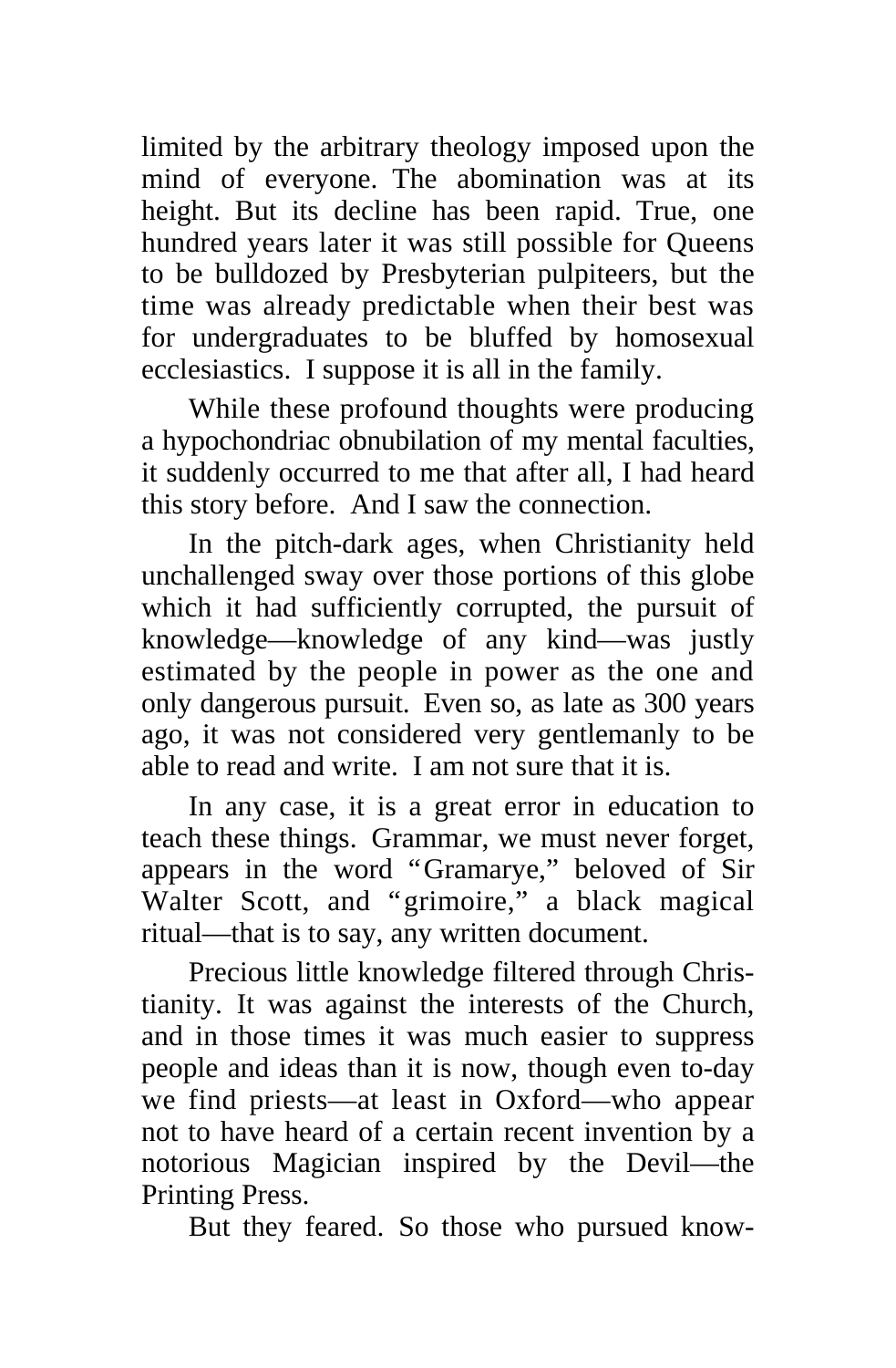ledge were at the best under strong suspicion of heresy. I need not quote the obvious names. But there were certain *bodies* of people who did carry on the old knowledge, mostly by oral tradition, and who were perforce tolerated to a certain extent, because even the little knowledge that they did possess was so exceedingly useful. The best way to make armour, or to build Cathedrals, or to heal sickness would enable the Christian to get ahead of his friends. Therefore, although conscience evidently demanded the maximum amount of persecution compatible with the existence of villains, the Jews and the Arabs were at least allowed to live. Besides, the Arabs saw to that themselves.

But no one was better aware than the Pope that knowledge was power. For all he know, and he probably knew that he did not know much, the Jews and the Arabs might get together and overturn the whole construction of society. Had he not in his own records the very best example of such a catastrophe?

There is a large number of excellent people, possessed of even less that the minimum amount of brains required to grease a gimlet, who are always boring us with the bogey of the Jew-Bolshevist peril. But as most of them are Roman Catholic and unaware that Rome is laughing in its sleeve at them, they conveniently ignore what should be if they realised it—their best argument. What was the ultimate cause of the destruction of the great civilization of Rome ? What corrupted the spirit of a people unconquerable in arms ? What but the spread of the slave morality of the Jewish communists of the period? If you will take your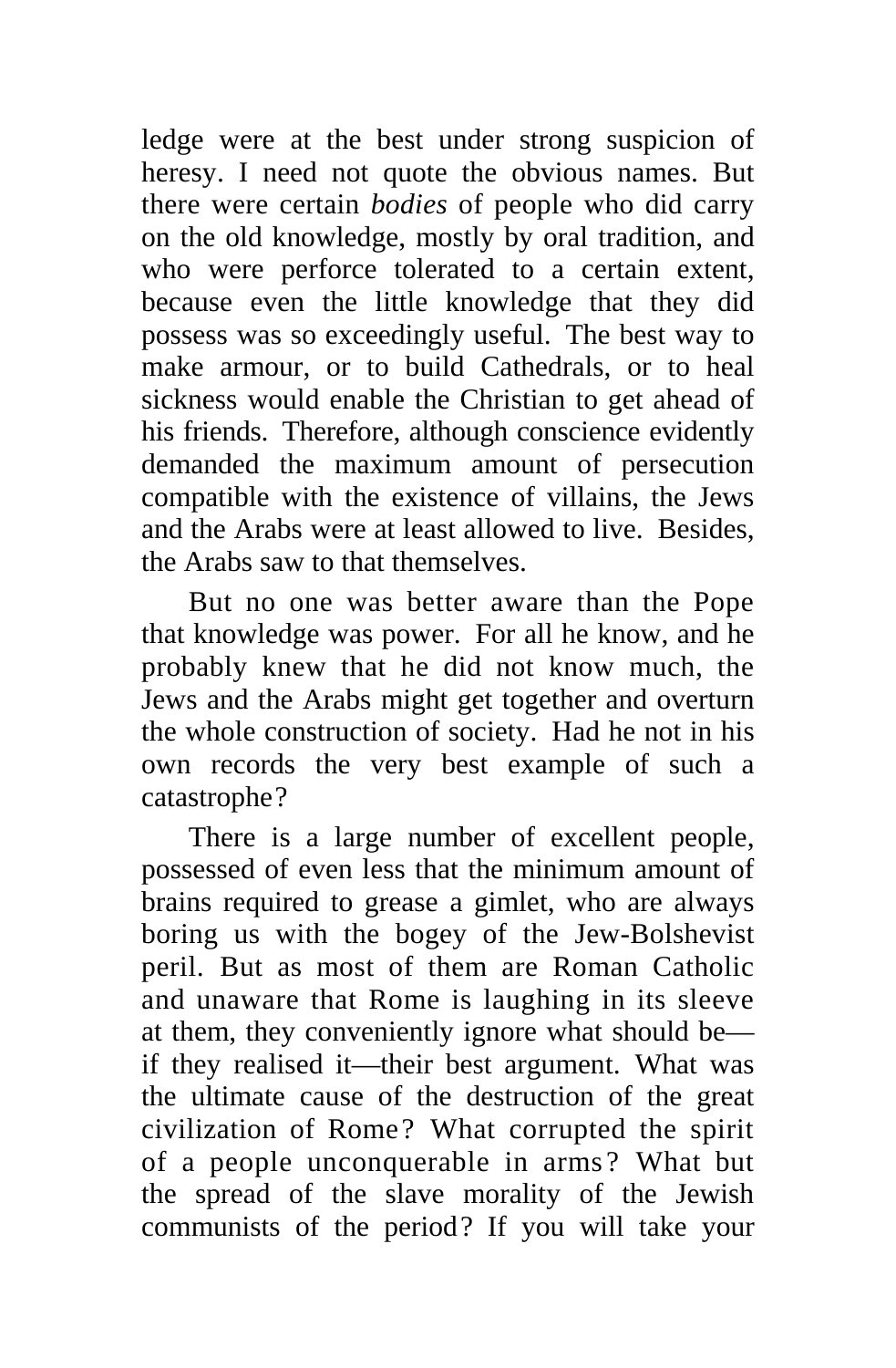New Testaments from your pockets, you will find in the fourth chapter of the Acts of the Apostles and the thirty-second verse: "And the multitude of them that believed were of one heart and soul; and not one of them said that aught of the things that he possessed was his own, but that they had all things in common." Of course one of them, and he too was a Jew, tried to hold out on the kitty, and was struck miraculously dead for his pains. Lenin and Trotsky never did as well!

So, as Roman Catholics are always telling us, the Church has a monopoly of logic, and the Pope argued that all Jews were communists. Anyone who had or wanted knowledge must be a Jew, and therefore a communist, and therefore—well, the Pope too believed in preparedness, though he probably called it a programme of disarmament. When people scrap battleships in the name of peace on earth and goodwill to men, it means that they have found battleships useless and too expensive, and that they have found something cheaper and more deadly. So the Curia kept a weapon in reserve, in order to be sure of having a nice jolly pogrom whenever they gave the word. And what was the word to be?

Nice quiet peasant folk, or genial hard-working hunters and fighters, are not easy to arouse to indiscriminate slaughter without reason. In order to get them going, there are only two things which you can play on—greed and fear. The motive behind the Crusades was the story of the fabulous wealth of the East. We find, in fact, that well-organised armies of buccaneers, such as the Templars, did bring back incalculable spoils, while the honest pious mugs ruined themselves in the process.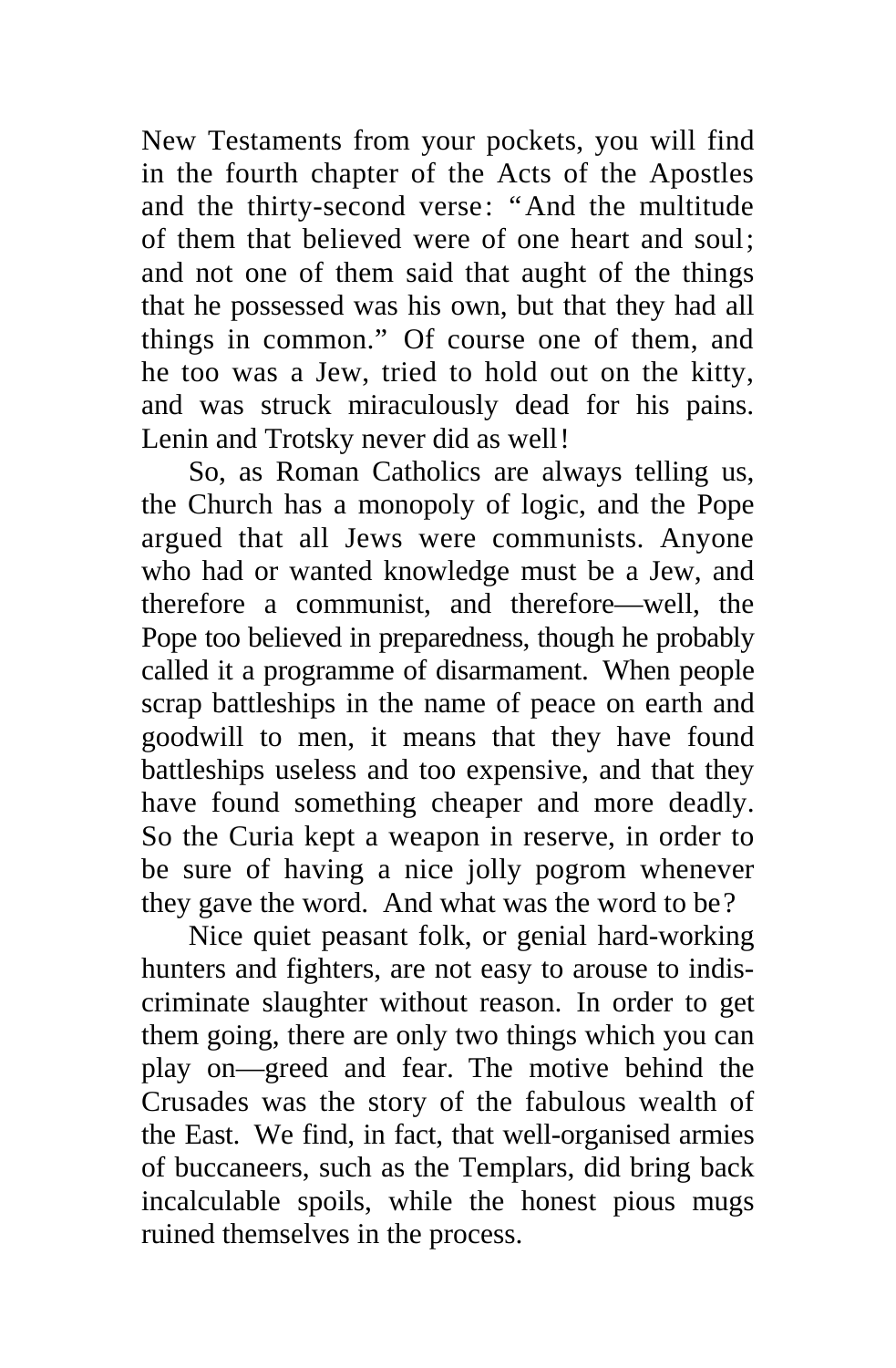Now, in this particular sport of suppressing earnest enquirers, it was not much good trying to play on people's greed. For everyone knew that even if the Jews had wealth, they managed to hide it very successfully, and that they had a nasty way of arranging for protection with people who were too powerful to be bullied, and too good business men to be fooled into killing the goose that laid the golden eggs. So the only motive available was fear, and in those ages where ignorance was fostered with infinite devotion, it was even easier to create a scare about bogies than our propaganda in the recent scrap found it.

I was in Venice just before the war, when Halley's comet was around, and although the Pope himself sprinkled holy water over the comet, and sent it his special benediction and told the people it would do no harm, in his most *ex cathedra* manner, the Venetians gathered themselves in panic-stricken crowds in the Square of St. Mark and waited, howling, for the end of the world.

It was accordingly easy enough to associate the pursuit of knowledge with the most abominable crimes, real or imaginary or both. For this reason, we hear—not as a demonstrated thesis, but as a commonplace of inherited knowledge—that Jews were sorcerers and wizards. In other words, they know something about grammar. We heard that they transformed themselves into cats or bats, and sucked people's big toes. I have never, personally, investigated the question as to whether this form of nutrition is palatable. But, alas! even in those idyllic Chestertonian times there was a *little* shrewd common sense knocking about; the instinct—sometimes very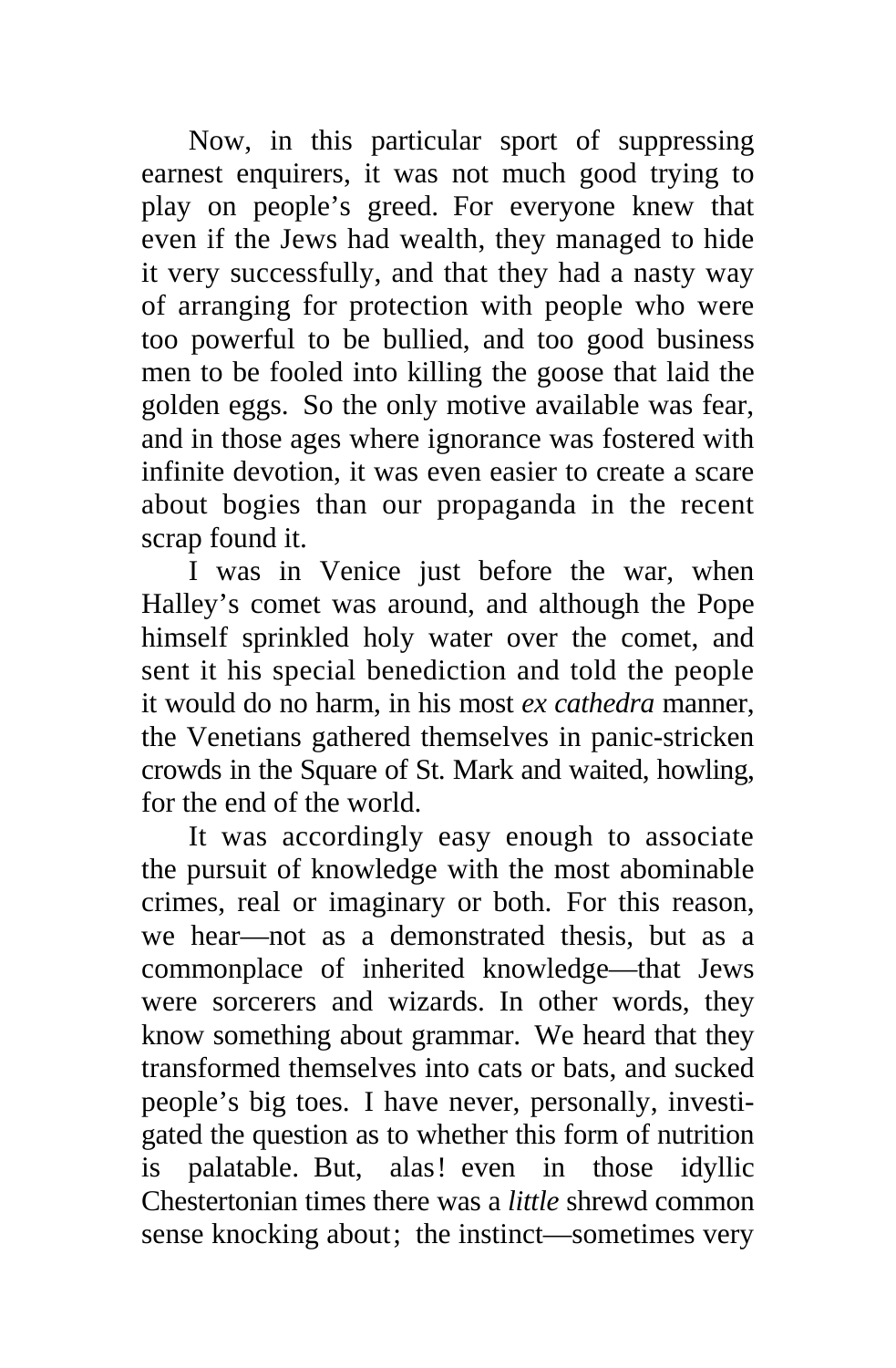splendidly described as horse sense—which comes from intimate wordless unintellectual communing with Nature (please do not take that word "communing" in any bad sense; if it were not for Baldwin, I would be a Conservative myself)—the instinct of some people, who at the bottom of their hearts, did not so much believe in these phantasms. It was not so easy to get them to go out and murder a lot of inoffensive people at the word jump. They had to be supplied with something a little more tangible.

You will notice how all this sort of argument is invariably of the *ad captandum* variety. It is produced out of nowhere for a definite purpose; and, as the French say, does not rime with anything. If it did, of course, it would immediately be exposed as nonsense. It is satisfied that nobody can disprove it any more than they can prove it.

Take a concrete example. A nice young gentleman the other day wanted (very properly) to earn his living, and not being peculiarly endowed by Nature in the matter of original invention, he thought he might make a story out of the idea of a Suicide Club. In this he was evidently correct. Robert Louis Stevenson had in fact proved the point. So he took Stevenson's story and transferred it to Germany, and drivelled on about the ace of spades, and quoted statistics of suicides, and said that I was the president of the Club and that the Berlin police were after me.

Now, I am afraid it would be a little bit difficult for anyone to prove that I am responsible for any suicides that may take place in Germany. But, on the other hand, it is quite impossible for me to disprove it. So now, if you want to attack anybody without the slightest fear of contradiction, you know how to set to work.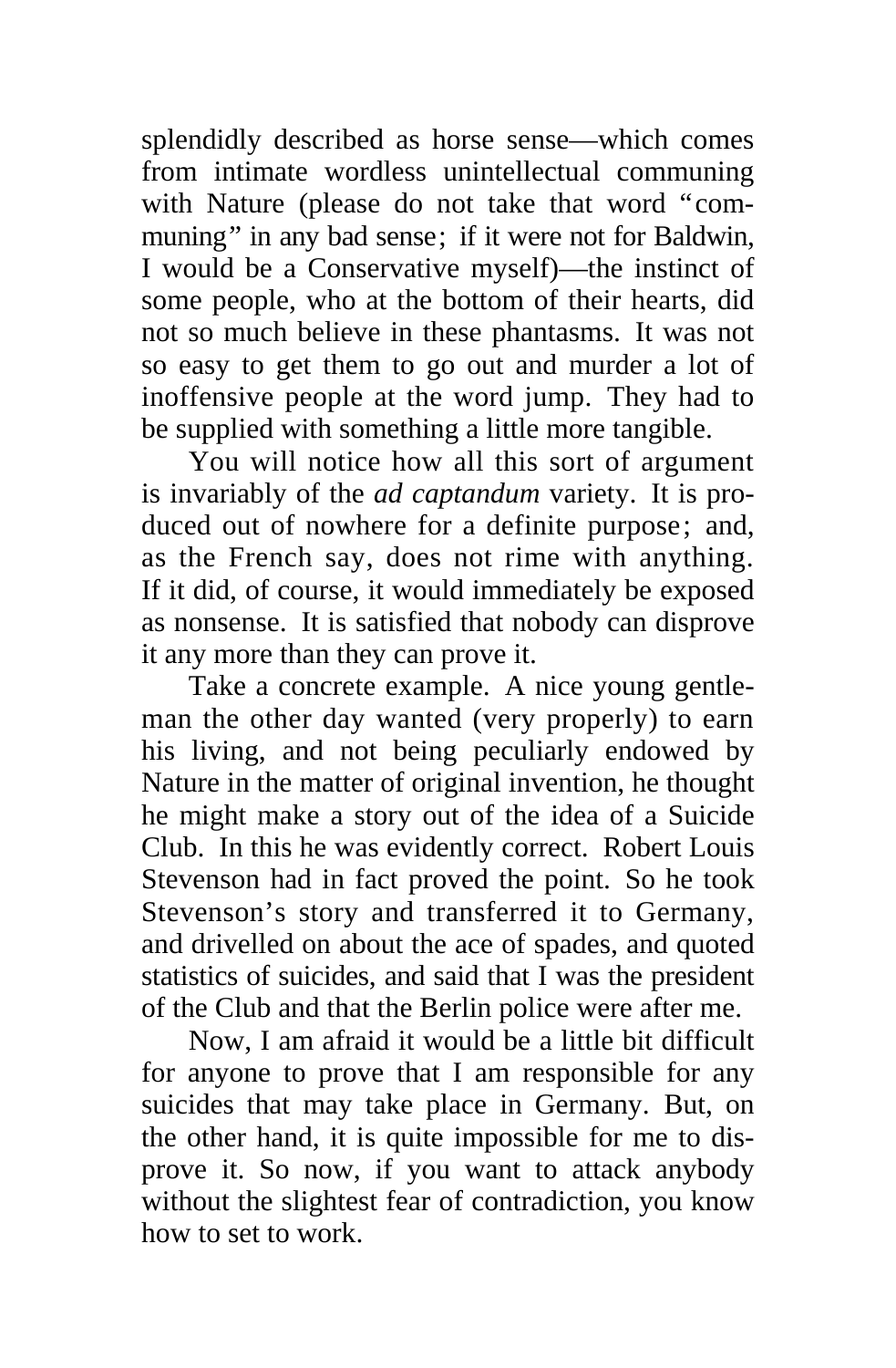I omitted to mention that all these suicides were excessively beautiful and even voluptuous young women of high social position, and that the wicked president had blackmailed them out of vast sums. You see, the people for whom this dear young gentleman was writing all get sexually excited by pictures of young women, and also by any statement about large sums of money. For they immediately have a wish phantasm—if they had large sums themselves, what terrible fellows they could be.

In the Middle Ages, the art of exciting the people was not very different. The Jew had always an immense hoard of ill-gotten wealth, and of course every penny that was exacted by Reginald Front-de-Boeuf was laid to the Jews' account. But there was another treasure that the peasant was afraid to lose, the dearest treasure of all, his children. As little boys, thank God, have a habit of straying in search of adventure and getting lost in the process, which is good for their souls, the peasant naturally has moments of serious disquietude as to whether something terrible can have happened to little Tommy. Very Good. All we have to do is to play on the alarm.

We put into his mind that little Tommy (who turns up all right, if rather muddy, half an hour later) has almost certainly been kidnapped by the Jews for purposes of ritual murder.

The main accusation against Gilles de Rais is therefore just this general accusation against anyone in Christendom who exhibited any desire for knowledge. Only, in his case, it was concentrated and exaggerated to fantastic lengths by some factor or other on which I feel it useless to speculate. The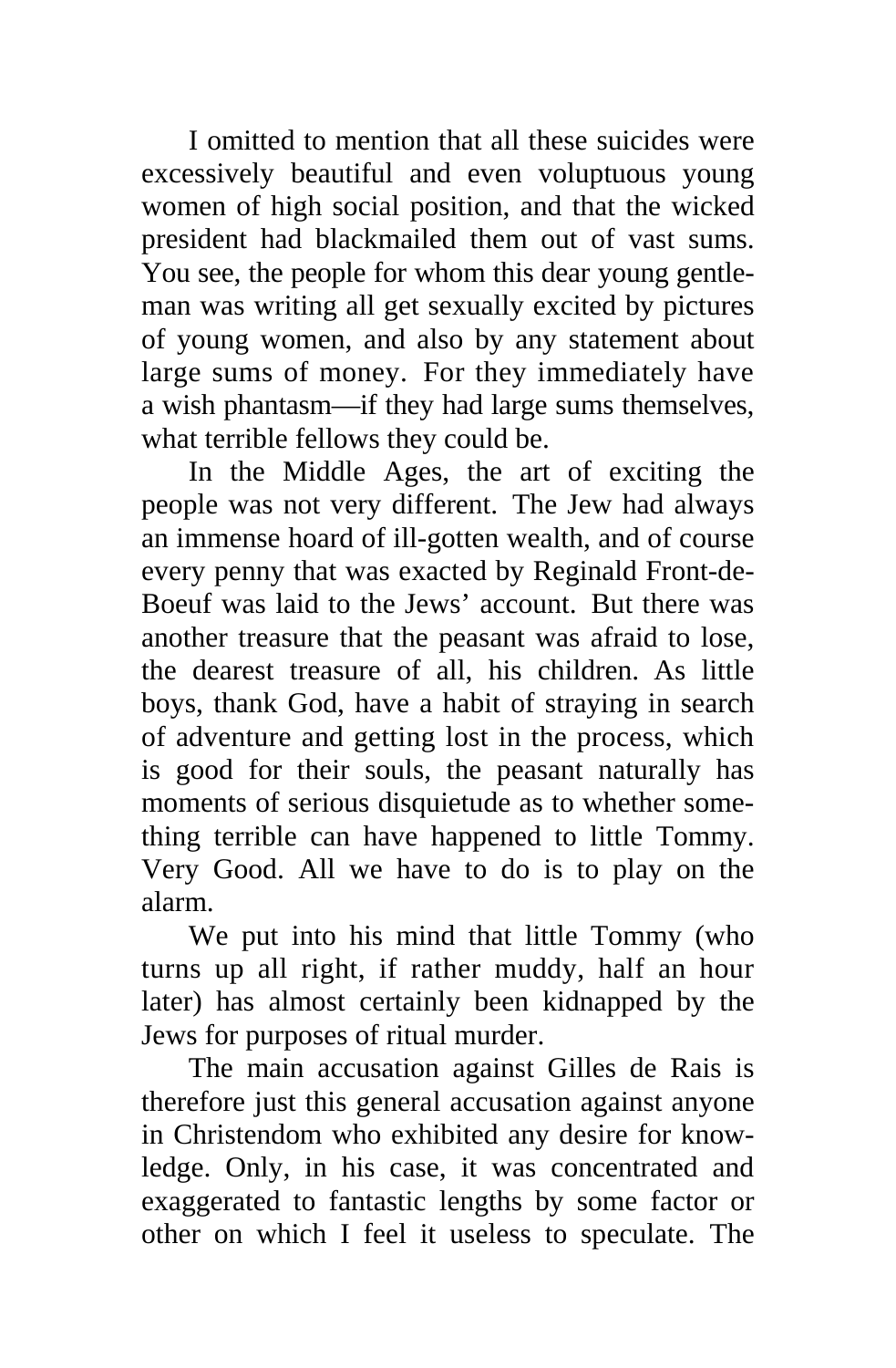one thing of which I feel certain is that 800 children is a lot. I don't know over how many years these practices were supposed to have spread. As I think you must all feel sure by now, I know nothing whatever of my subject.

But scientific experiment in those days was always a very prolonged operation. They thought nothing of exposing some unknown substance to the rays of the sun and moon for periods of three months at a time, in the hope that in some mysterious way the first stage of some dimly-visaged operation might be satisfactorily accomplished. And even if they sacrificed a child every day, it would have taken a matter of two and a half years to dispose of 800 children. Besides, it must have taken more than a few minutes to kidnap a child with the secrecy obviously required. Did the disappearance of the first four hundred, say, put no parents on their guard?

I think, at the best, it is a case of little Tommy who told his mother that there were millions of cats on the wall of the back garden, but under crossexamination, in the style made popular by the dialogue of Lot with Almighty God, admitted that it was "Tom and another."

Of course, it will be obvious to you by this time that I have been seduced by Jewish gold, and the only way that I can think of to disarm your suspicions is to bring forward another case of the same kind, little more then a century old, with which Jews had nothing to do.

There was a poet laureate—I am not quite sure what this species of animal is—but his name was Robert Southey, and he lived, if you can call it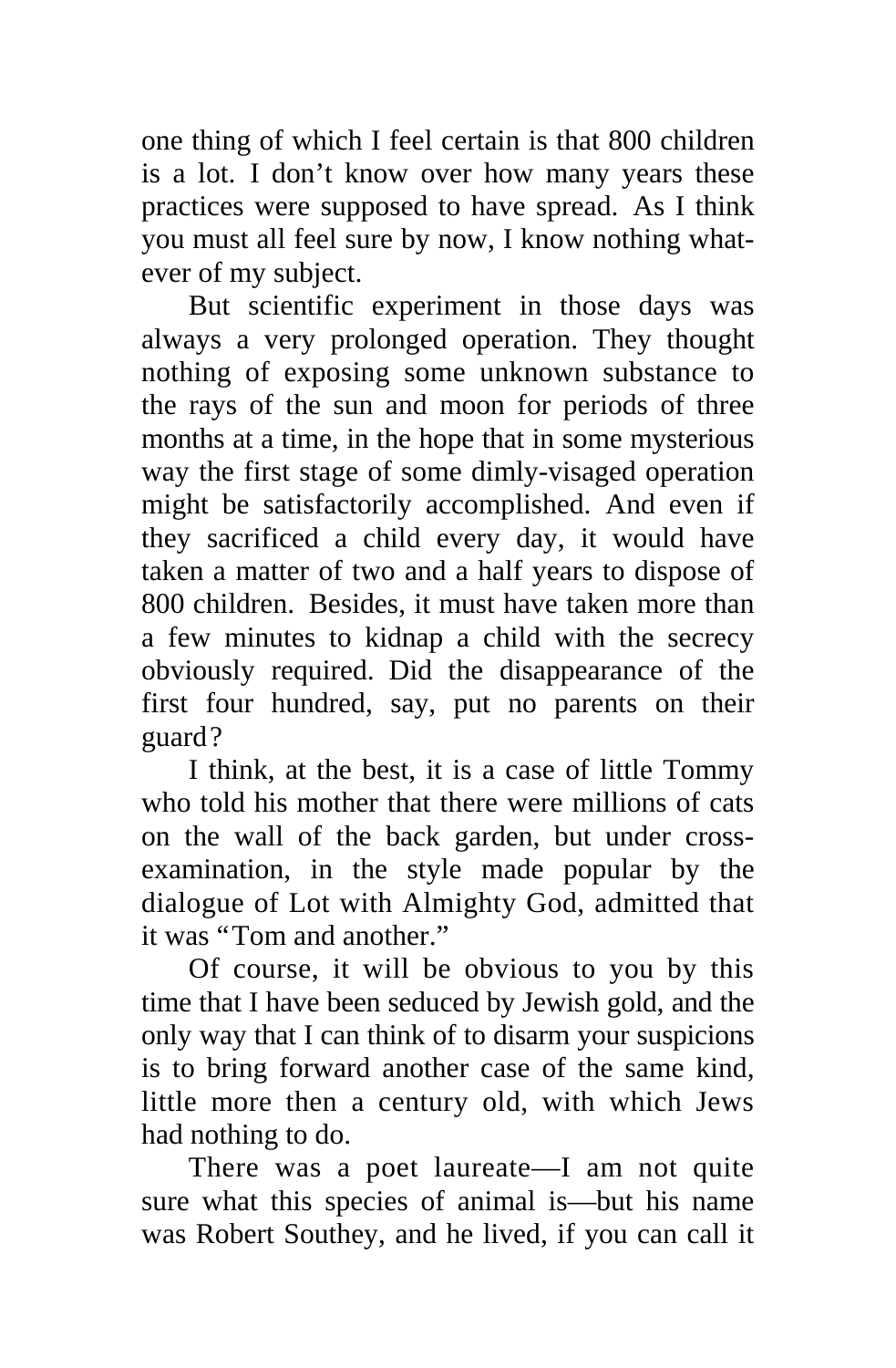living, about the time of William Blake. He wrote a number of words arranged in some scheme connected with rhyme and rhythm; apparently, like golf clubs, " a set of instruments very ill-adapted to the purpose." But, anyway, he called it a poem, and the title was something to do with the old woman of Berkeley and who rode behind her. The person who rode behind her was Mr. Montague Summers' friend, the Devil. What she actually did to merit this favour is to me rather obscure, because I have forgotten the whole beastly thing. But I do remember two lines, because I am in the same line of business myself.

*I have candles made of infants' fat,* 

*I have feasted on rifled graves.* 

Southey was an ambitious man. He was not content with the brilliant success of this masterpeice of the poetic art. He immediately sat down and wrote *another* alleged poem all about infants' fat and rifled graves and the Devil coming for the villain at the proper moment. This poem has nothing to do with witchcraft. It is called "The Surgeon's Warning."

I think this is the best evidence in support of my thesis—whatever that is, I am not quite sure that it is possible to adduce.

In the minds of the kind of people who believe in their neighbours making candles of infants' fat and digging up corpses to economise on the butcher's bill, the surgeon—that is to say, the man in pursuit of knowledge which it is hoped may alleviate human pain—is the same kind of animal as the witch and the ritual-murdering Jew.

It is, no doubt, because it is a part of the old taboo complex about the corpses of one's relatives,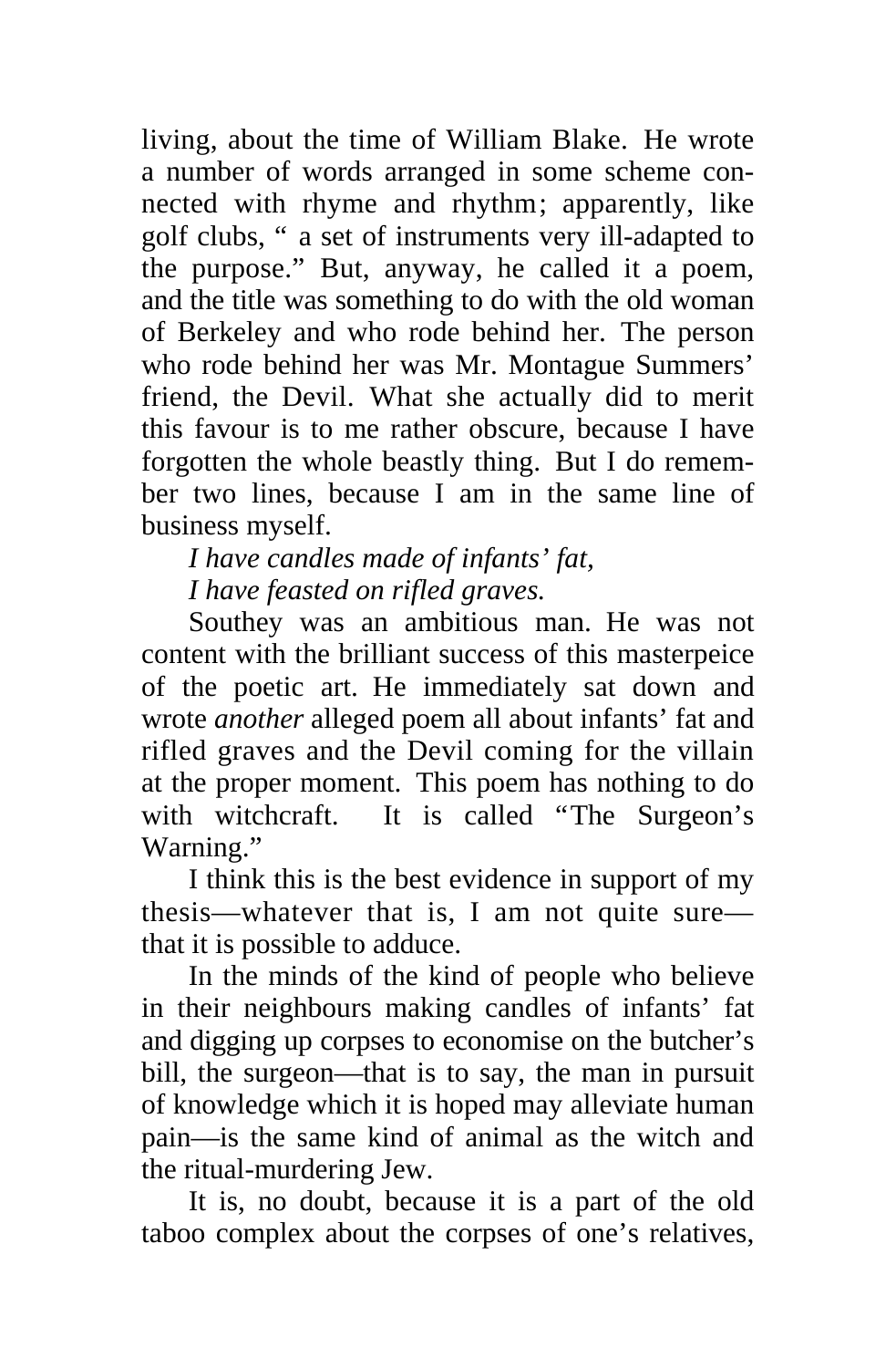that the clerical attack on surgeons concentrated itself on one fact—the fact that to learn to be a surgeon you must have corpses to dissect. For at that time, it will be remembered, hospitals were not as flourishing as they are to-day, and it was very difficult to find living people whom you could cut up to see what came of it. The surgeon was, in fact, not understood at all, except in the one way which such people were capable of understanding; *i.e*., as the body-snatcher. The rest of his proceedings were perfectly mysterious to them.

You notice that even Charles Dickens—who may yet go down to history for having wished to prosecute Holman Hunt, of all people in the world, for painting indecent pictures—takes very much this popular view of medicine and pharmacy in Pickwick.

I think, then, it is not altogether unfair to assume that Gilles de Rais was to a large extent the victim of Catholic logic. Catholic logic: and the foul wishphantasms generated of its repressions, and of its fear and ignorance. He wanted to confer to a boon on humanity: therefore he consorted with the learned: therefore he murdered little children.

I think it is about time that somebody got after J. B. S. Haldane. It is too late to do anything more to Ridley and Latimer, but I am quite sure that the candle they lit was made of infants' fat. It is no use your starting to rifle Graves, because his publishers might resent your interference.

Those in favour of the motion will now please signify the same in the usual manner. And may the Lord have mercy on your souls!